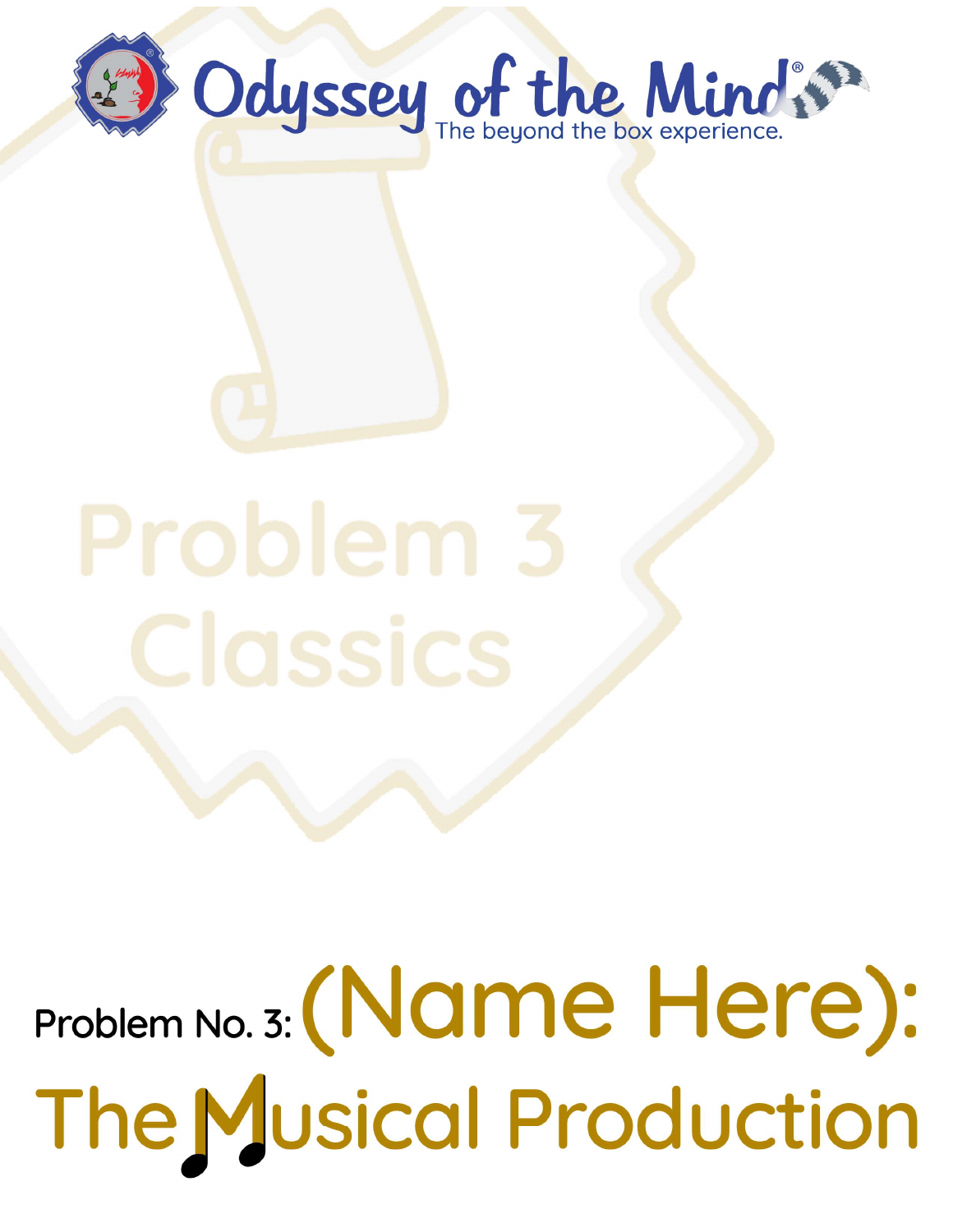# *Classics…* (Name Here): The Musical Production

Problem No. 3: Divisions I, II, III & IV

*Open to Virtual Teams*

## **Introduction**

From *Hamilton* to *Evita*, *The Unsinkable Molly Brown* to *Six*, a musical about the many wives of Henry VIII, musicals can be a great way to share the lives of some of history's most recognizable figures*.* Now OM teams will shine a spotlight on lesser-known historic figures. Get ready to sing along as teams research and present historic figures who, despite being overshadowed in the history books, will finally take center stage. Let's give these forgotten figures a well-deserved "encore" in an original music production.

# **A. The Problem**

Historic figures get an encore as OMers re-tell their stories in musical form. In this problem, teams will create and perform an original biographical musical about a selected historic figure who, for most people, time has forgotten. There will be three songs: (1) an opening number, (2) one whose music conveys an emotion, and (3) one determined by the team. The performance will also include a theatrical special effect, a creative scene change achieved by movement of scenery, a membership sign that will appear as a marquee for the team's musical, and a storyteller character.

The **creative emphases** of the problem are on the performance, the historic figure's portrayal, the three songs, the storyteller character, the theatrical special effect, and the creative scene change.

The **Spirit of the Problem** is to create an original performance depicting a biographical musical about a lesser-known historic figure selected from an expanding list created by OM teams. The musical will include three songs: an opening number that is the first song to introduce the figure and the setting, a song that conveys an emotion, and one free-choice song. A storyteller character will help explain the history of the lesser-known figure. There will also be a theatrical special effect, a creative scene change, and a membership sign that looks like a marquee for the musical.

### **B. Limitations**

- 1. **General Rules:** Read the *2021-2022 Odyssey of the Mind Program Guide*. This manual is updated each year and includes important rules for solving Odyssey of the Mind problems and forms required for competition. This problem cannot be solved without referring to the Program Rules section of the guide.
- 2. **Problem Clarifications:** *The Odyssey of the Mind Program Guide* explains the types of questions that will be clarified and how to submit them. Problem clarifications can be submitted and accessed at www.odysseyofthemind.com/clarifications. The deadline for submission is February 15, 2022. CCI may find it necessary to issue clarifications after that date, so continue to check for them after February 15 and before each competition.
- 3. The **time limit** for this problem is 8 minutes. This starts when the Timekeeper says, "Team begin," and includes setup, Style, and the presentation of the solution. A one-minute overtime is allowed for this problem but penalty E6 will be assessed (points are still awarded for scored elements).
- 4. The **cost limit** for this problem is \$125 (U.S.) The combined value of all materials used during the presentation of the solution, including Style, cannot exceed this amount. *The Odyssey of the Mind Program Guide* explains the cost limit and how to determine the value of the materials used.
- 5. The team will create an original performance that includes:
	- a. biographical musical.
	- b. a lesser-known historic figure whose life/accomplishment(s) are the basis of the musical.
	- c. three original songs.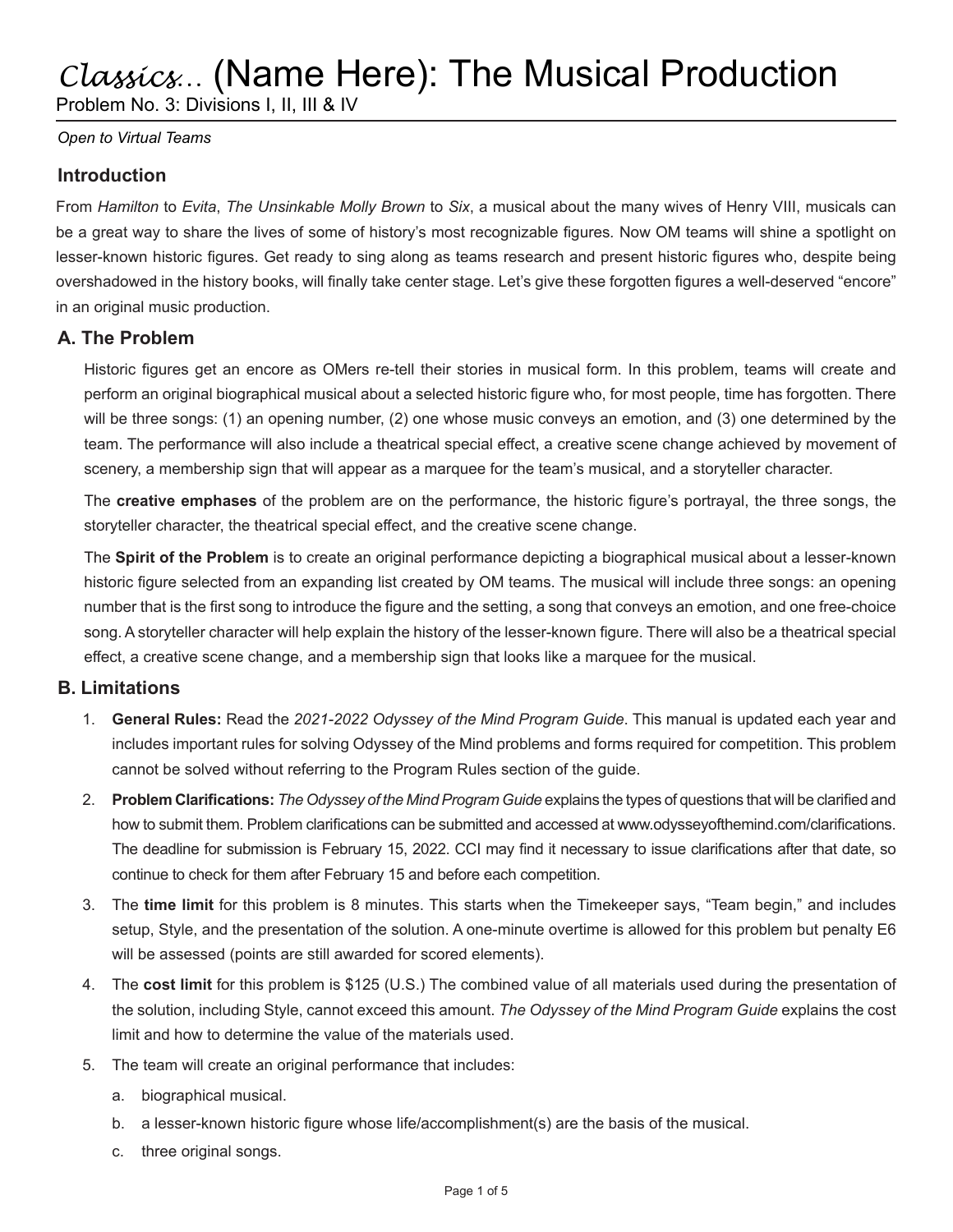- d. a theatrical special effect.
- e. a creative scene change.
- f. a membership sign marquee.
- g. a storyteller character.
- h. five elements listed in F. Style including creative design of something worn on a character's head, artistic quality of a prop or backdrop*,* and two that are chosen by the team.

#### 6. The **biographical musical**:

- a. must feature the lesser-known historic figure.
- b. should explain why the character should be better remembered in history.
- c. does not have to include every biographical detail.
- d. must include at least two supporting characters that interact with the historic figure. These characters may be portrayed any way the team wishes but must meet the requirements of being a character.

#### 7. The **selected** *lesser-known* **historic figure character**:

- a. must be a real-life person whose existence can be supported by historical documentation.
- b. is not allowed to be a fictional character, even if that character was based on one or more real people from history.
- c. must not have been living on or after January 1, 1920. The team must provide documentation about the figure including when they were alive and a short description of the person's biography that supports the team's reason why the character should be remembered. This can be a photocopy, an article in a publication, a printout from a website, etc.
- d. must be selected from a list that is linked at the clarification section of the website. Teams can ask for a different historic figure by submitting the name and what the person did through the clarification system. If a person is approved, they will be added to the public list. All teams can see and choose any person on the list. Teams have until December 15, 2021, to submit historic figures for consideration to be added to the list.
- e. must be portrayed by *one or more team members* in costume.

#### 8. The **three required songs in the musical**:

- a. can be done in any style but must include lyrics and meet the definition of *song* as described in the *Odyssey of the Mind Program Guide*.
- b. must be performed live as described in Program Rule #16 in the *Odyssey of the Mind Program Guide*. Only portions presented live during the performance of the solution will be considered for scoring.
- c. must be performed by one or more characters that appear in the musical.
- d. will have three different subjects:
	- (1) Opening number: the first song in the musical that will introduce the character and setting.
	- (2) Emotional number: must convey one or more emotions surrounding an action or decision by the historic figure.
	- (3) Free-choice: can be in any part of the musical after the opening number and may emphasize anything the team wishes.

#### 9. The **theatrical special effect**:

- a. must be a visual trick or optical illusion.
- b. can occur at any time during the musical.
- c. cannot rely on the performance site to be achieved. Lights cannot be altered or dimmed as described in the *Odyssey of the Mind Program Guide*.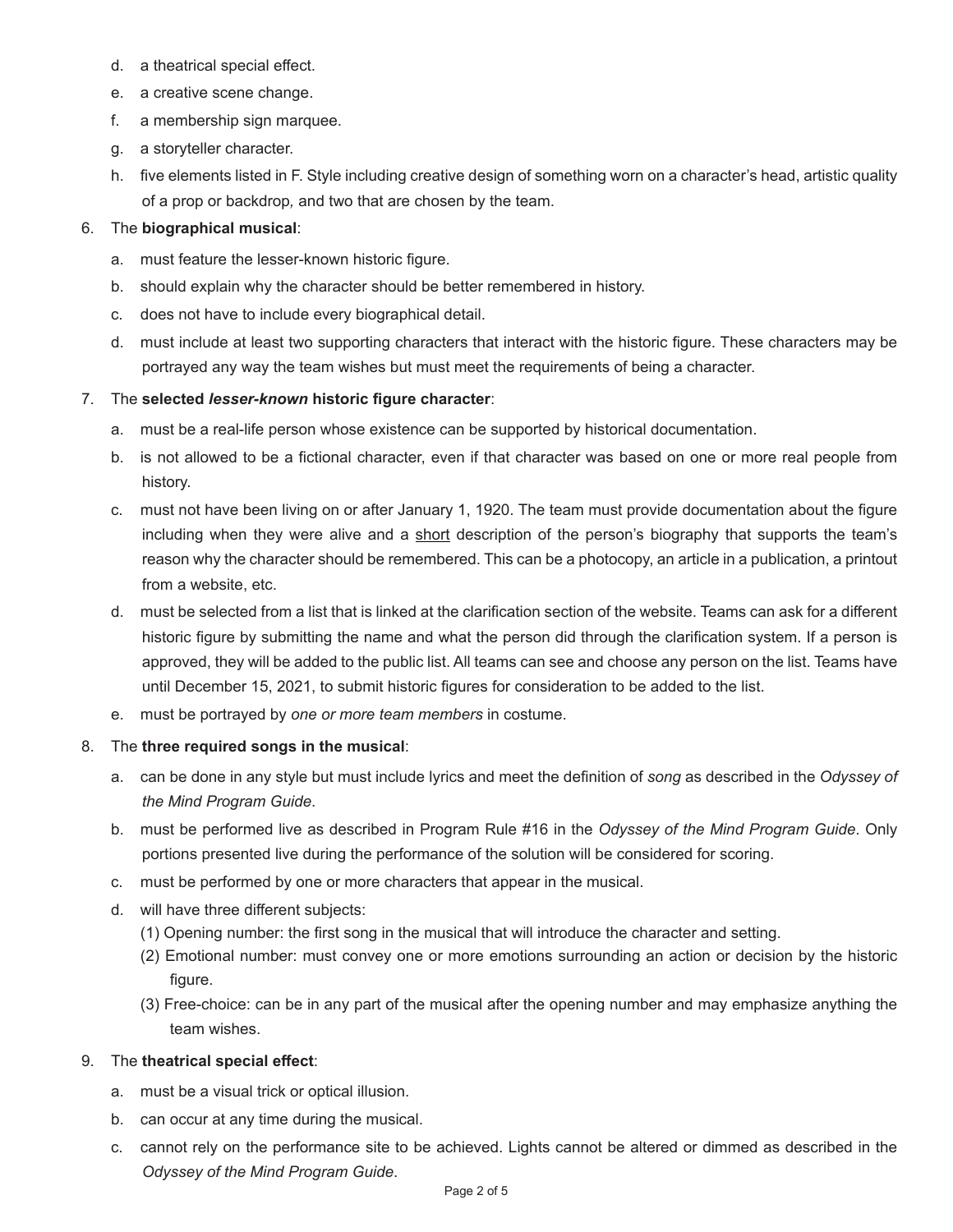d. must be considered safe as described in the Program Guide and not cause damage to the competition site. For example, smoke cannot be used (see *Safety and Damage Control* in the Program Rules).

#### 10. The **creative scene change**:

- a. transforms one setting of the musical into a different setting.
- b. must use only the set pieces from the first setting to create the set pieces of the second setting. The second setting doesn't have to include everything from the first, but nothing additional can be added.

#### 11. The **membership sign marquee**:

- a. will include the title of the biographical musical.
- b. must be visible to the judges and audience.
- c. must meet the rules of a membership sign as described in the *Program Guide*.

#### 12. The **storyteller character**:

- a. will help explain the selected historic figure's biography.
- b. can be portrayed any way the team wishes but must meet the requirements of being a character.
- c. does not have to be a character within the musical.
- 13. The team should present the Staging Area Judge with four copies of the Team List Form found in the forms section at www.odysseyofthemind.com/members or four copies of a list on one side of one or two sheets of 8 1/2" x 11" or A4 paper. This list can be hand-printed, typed, or computer generated. It is for reference only. This list must include:
	- a. the team's membership name and number, the problem and division.
	- b. the name of the selected historic figure featured in the musical.
	- c. a brief description of the two supporting characters.
	- d. when in the performance and the order the three required songs will take place.
	- e. a brief description of the theatrical special effect and when it takes place in the performance.
	- f. a brief description of the creative scene change, the set pieces used in both settings, and when it will occur.
	- g. a brief description of the storyteller character.
	- h. the signal the team will use to indicate it has finished its performance.

### **C. Site, Setup and Competition**

- 1. A stage or floor area a minimum of 7' x 10' (2.1m x 3m) will be used, but a larger area is desirable. This will not be marked. Teams must be prepared to perform in a 7' x 10' area. If space permits, the team may perform and/or place equipment, props, etc. outside the 7' x 10' area. If a drop-off exists beyond the 7' x 10' dimensions, a caution line may be taped 30" (76.2cm) from the edge of the drop-off. This will serve as a warning, not a boundary.
- 2. A three-prong electrical outlet will be available at the performance area. Teams must bring their own extension cords and adapters, if needed.
- 3. The team members should report to the competition site with all items for the presentation of their solution at least 15 minutes before they are scheduled to compete.
- 4. It is the team's responsibility to complete its problem solution within the 8-minute time limit. When the team is finished, it must signal the judges. An overtime penalty will be assessed if the team takes more than 8 minutes, and the Timekeeper will stop the team after one minute of overtime.
- 5. Teams should bring cleaning utensils to clean up any mess. Should a team take an unreasonable amount of time to clean the site, or leave a mess, the judges will assess an Unsportsmanlike Conduct penalty. Others not on the team's roster can help the team clear the site and remove the team's props. The competition area must be left clean and dry for the next competing team.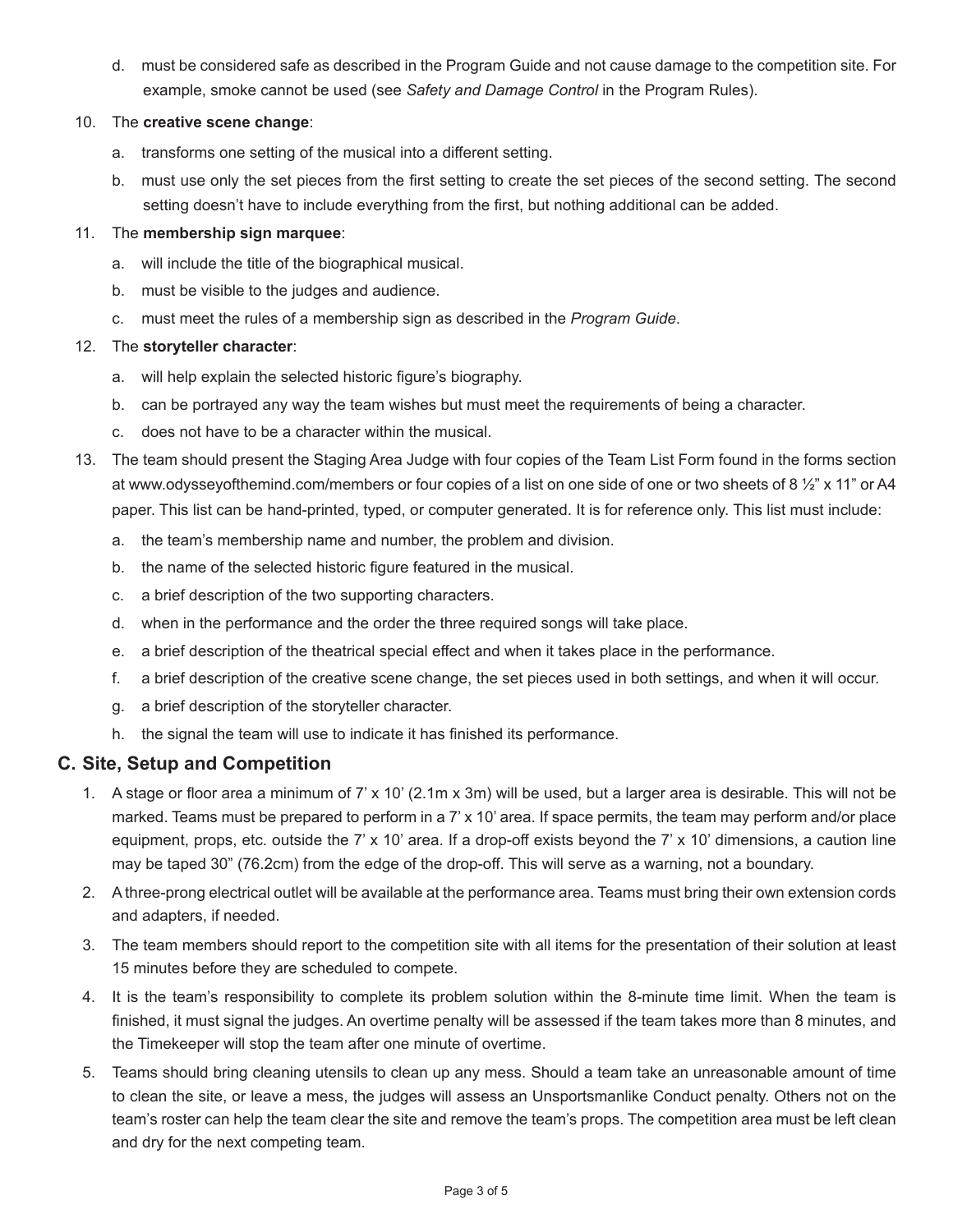# **D. Scoring**

| 1. |                                                                            |                              |  |
|----|----------------------------------------------------------------------------|------------------------------|--|
| 2. |                                                                            |                              |  |
| 3. |                                                                            |                              |  |
|    | a.                                                                         |                              |  |
|    | b.                                                                         |                              |  |
|    | creativity of its reason<br>C.                                             |                              |  |
|    |                                                                            |                              |  |
| 4. |                                                                            |                              |  |
|    | а.                                                                         |                              |  |
|    |                                                                            |                              |  |
| 5. |                                                                            |                              |  |
|    | a.                                                                         |                              |  |
|    | (1) how well it introduces the historic figure and setting  1 to 10 points |                              |  |
|    |                                                                            |                              |  |
|    | b.                                                                         |                              |  |
|    |                                                                            |                              |  |
|    |                                                                            |                              |  |
|    | C.                                                                         |                              |  |
|    |                                                                            |                              |  |
|    |                                                                            |                              |  |
| 6. |                                                                            |                              |  |
|    | а.                                                                         |                              |  |
|    | b.<br>C.                                                                   |                              |  |
| 7. |                                                                            |                              |  |
|    |                                                                            |                              |  |
|    | a.<br>b.                                                                   |                              |  |
| 8. |                                                                            |                              |  |
| 9. |                                                                            |                              |  |
|    |                                                                            |                              |  |
|    |                                                                            |                              |  |
|    |                                                                            | Maximum possible: 200 points |  |
|    | <b>E. Penalties</b>                                                        |                              |  |
| 1. |                                                                            |                              |  |
| 2. |                                                                            |                              |  |
|    |                                                                            |                              |  |
| 3. |                                                                            |                              |  |
| 4. |                                                                            |                              |  |
| 5. |                                                                            |                              |  |
| 6. | (For example: 27 seconds = -15 points) maximum -30 points                  |                              |  |
|    |                                                                            |                              |  |

*Teams that don't present a scored element (see D. Scoring) of the problem will not receive a penalty, they will receive a zero score for that category.*